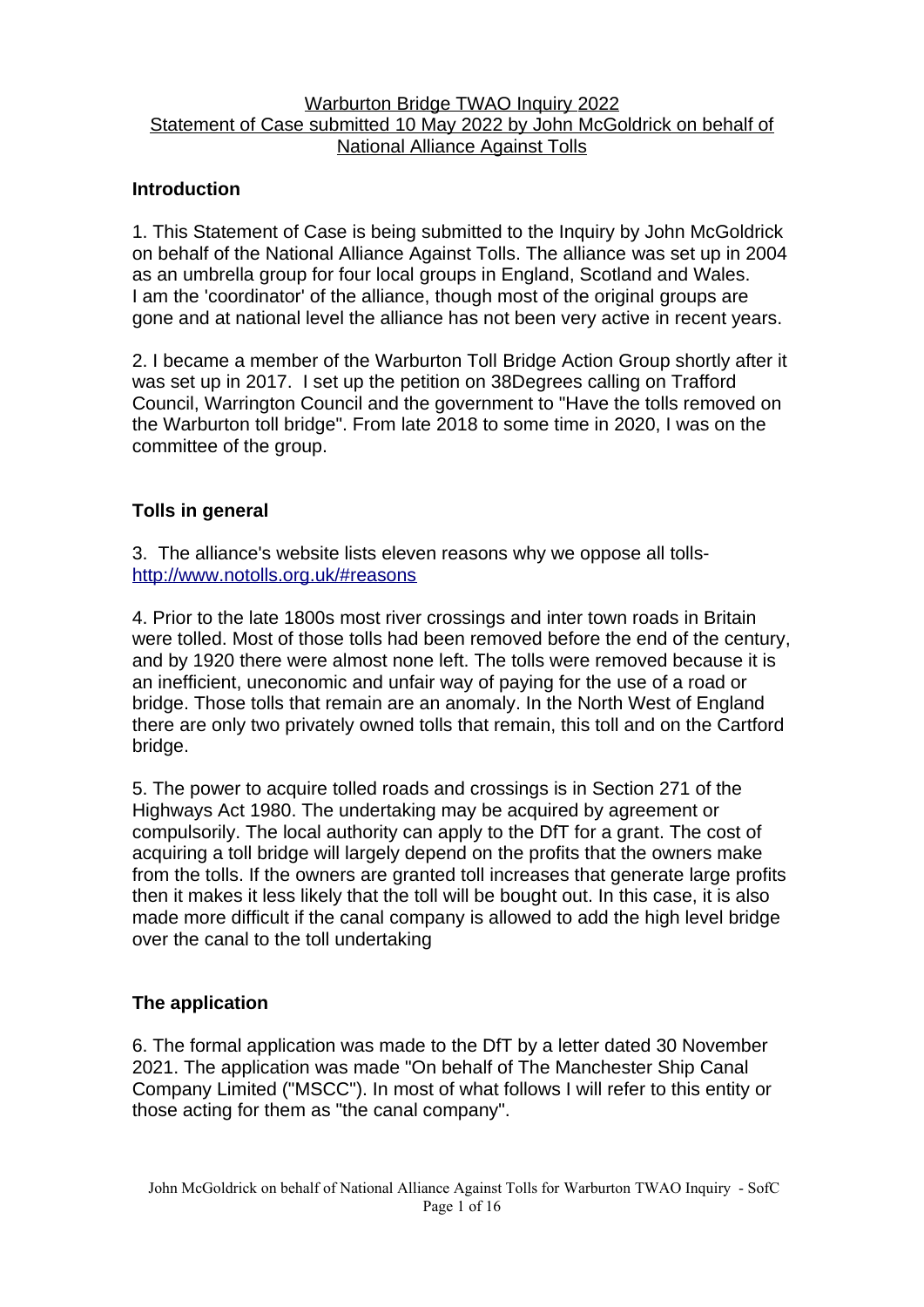7. The application to increase the tolls is unprecedented in that it is made under the Transport and Works Act 1992, rather than under the Transport Charges &c.(Miscellaneous Provisions) Act 1954.

### 8. The letter says-

"...The proposed Order, if made, would update and modernise provisions of the existing legislation in respect of the Rixton and Warburton Bridge, in particular to revise the tolls which MSCC may charge for use of the Rixton and Warburton Bridge and supersedes the toll levels set out in the Rixton and Warburton Bridge Act 1863.

"The draft Order also contains provisions for MSCC to make new byelaws in relation to the good management and use of the Rixton and Warburton Bridge in order to safeguard the navigation of the Manchester Ship Canal.

"In addition, the draft Order contains provisions for MSCC to transfer the Rixton and Warburton Bridge Undertaking to the Rixton and Warburton Bridge Company Limited (Company Registration No. 13617881), should MSCC so resolve.

"The application is not to be made subject to an environmental impact assessment..…"

9. Section 14 of The Transport and Works (Applications and Objections Procedure) (England and Wales) Rules 2006 deals with "Publicity for application". There did not seem to be any document made available to show that the requirements were complied with. Though at the last minute (20.46 on 9 May) I was sent by the canal company copies of some advertisements.

10. According to the latest accounts of the canal company as filed at Companies House, "The directors regard Tokenhouse Limited as the ultimate holding company and Peel Ports Investments Limited as the immediate parent company. The largest and smallest group of undertakings of which the Company is a member that produces publicly available consolidated financial statements is Peel Ports Group Limited.…

"Tokenhouse Limited, which is incorporated in the Isle of Man, is controlled by the Billown 1997 Settlement trust. By virtue of its controlling interest in Peel Ports Holdings (CI) Limited and the majority voting power held by the directors appointed by the company's immediate parent undertaking, Peel Ports Investments (IOM) Limited, the company considers the Billown 1997 Settlement Trust to be the ultimate controlling party*.*"

11. From the above paragraph it is clear that "MSCC" is part of a complex financial group, which is not a public authority and which is not based in the UK.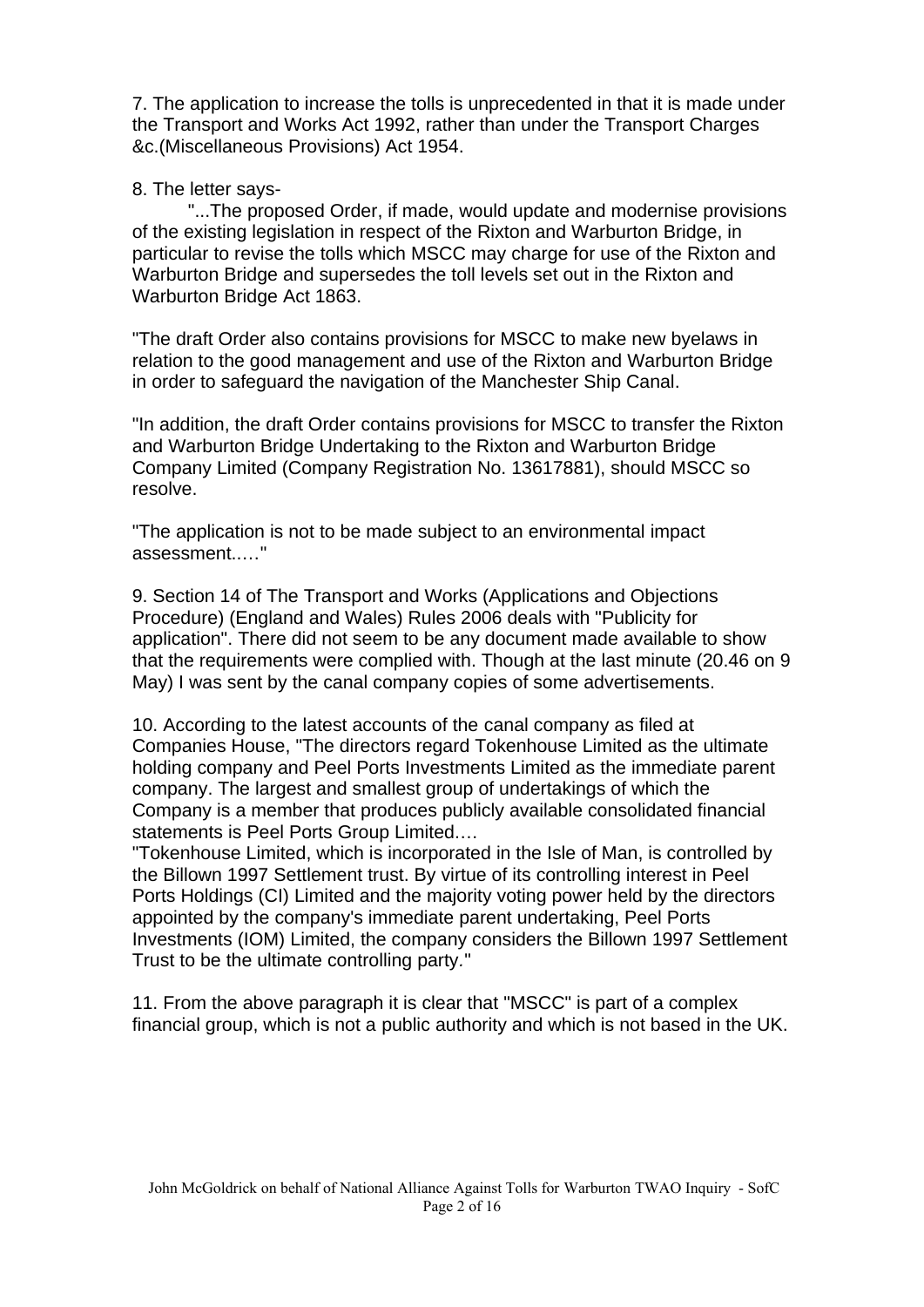# **The application documents**

12. There are seven documents that can be seen by going to the Warburton Toll Bridge website.<https://www.warburtontollbridge.co.uk/twao-application/>

13. One of those is the brief letter of application, another is a letter dated 17 November where the DfT waive the requirement for hard copies of the application documents.

14. Two documents are related to consultation. Any consultation carried out for the applicant should have little value put on it. It does not need a consultation to know that tolls are unpopular and that a proposal to increase tolls from 12 pence to £1 will be very unpopular whatever carrots are offered and promises made. That was evident with the result of the Manchester Toll Poll in December 2008 when 79% voted against the plan to introduce 'congestion charging' to pay for more trams and other goodies. <http://www.notolls.org.uk/manchester> Oddly the opposition from businesses to that Manchester tolls plan was led by the Peel Group, owners of the canal company.

15. Three of the application documents largely overlap: the draft order, the explanatory memorandum and the concise statement of aims. They and fundamental problems with this application are dealt with later in this statement of case. But first I will cover the seventh document, the business case.

# **The Business Case**

16. The document says that "Vivid Economics were engaged...to prepare an independent report".

Any firm employed by one side can not of course be said to be 'independent'. If the report was not what the client wanted then the report would never see the light of day.

17. The report is lengthy and does give some information, but it is not what you would normally expect to see with a toll increase application.

18. There are no detailed figures of traffic flows. Instead there is a difficult to read figure (4.1). Presumably the traffic figures only went to the end of October 2021 and the way that the graph has been generated, wrongly gives the impression that there was no traffic in the last two months of 2021. There is no way of knowing how reliable the source of any of these figures is.

19. There are no accounts for prior years. I realise that the undertaking is not a separate entity for external reporting purposes, but in this case there could have been certified extracts from the management accounts going back at least four years. They would need to show the toll income, the expenditure in detail, the profits, and where the profits went. Instead of that, what we have are broad uncertified summary figures of what are said to be average costs, including allocations of expenditure that were not recorded as being for the toll undertaking in the management accounts. There is no indication of what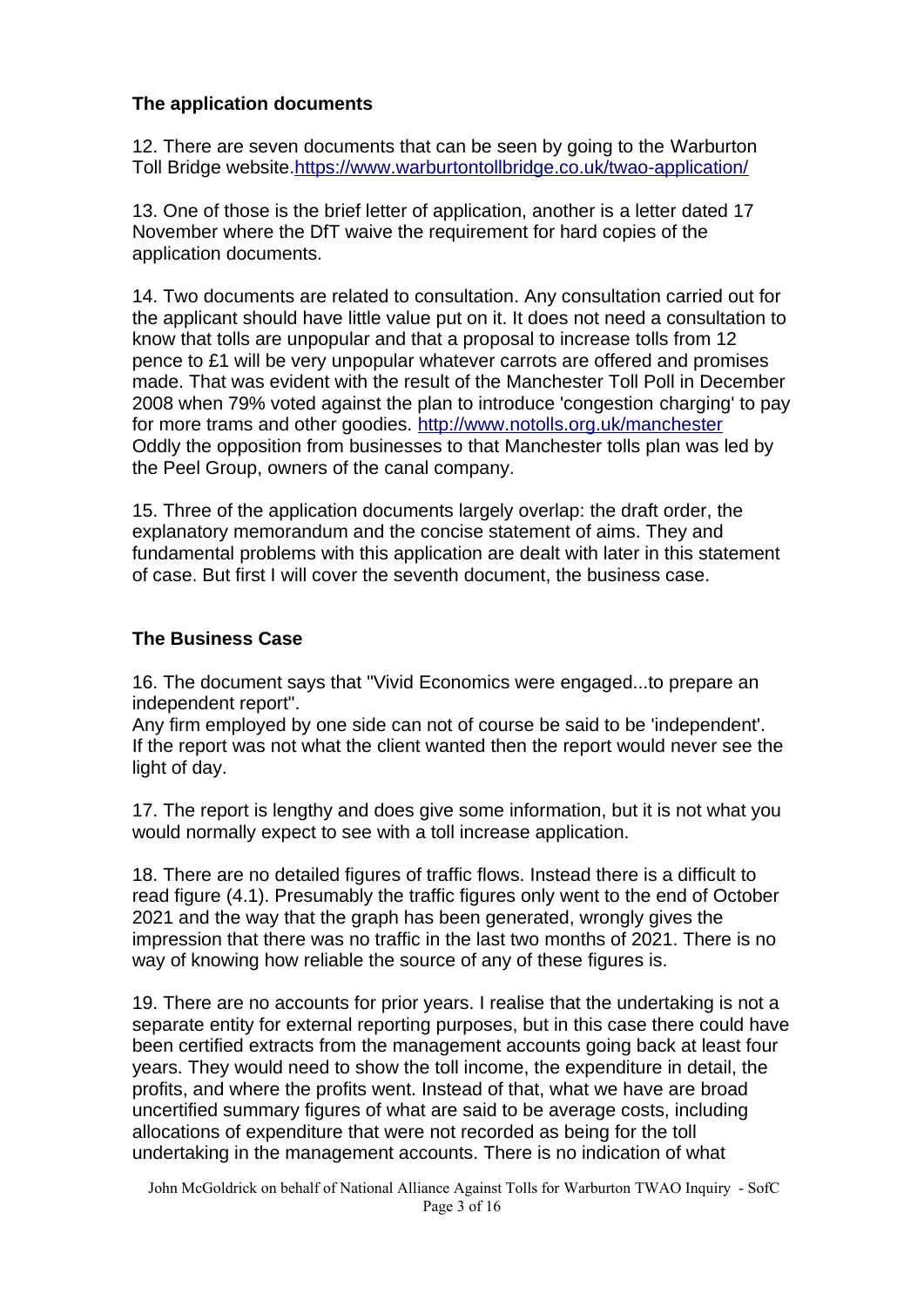happened to the profits and no idea of what these profits may have amounted to over the years that the canal company has profited from the bridge.

20. It seems that about 1998 there was about £1.7m spent on 'refurbishment'. Some of that apparently was spent on the 'toll collection house' but the bulk of it was spent on the high level bridge over the canal. It also seems that was treated as capital expenditure as the canal company seems to have been depreciating the cost by charging about £34K to the toll account. As detailed elsewhere in this statement, that high level bridge over the canal is not part of the toll undertaking and so there should have been no charge to the toll account except for the 'toll collection house'.

21. There is no detailed financial forecast over future years, showing the expected amount for toll income, for each item of expenditure, contributions to any reserves, any depreciation, and profits. Instead all we have is percentages and no £ figures.

22. As set out elsewhere I do not accept that the £6.5 million the canal company intends to spend, all relates to the toll undertaking, i.e. the cost of the high level canal bridge should be excluded. Though there are no expenditure figures given for each year, for that £6.5 million the canal company intends to spread the cost over 20 years at a rate of 10%. On an annuity basis that would give an annual charge of £763,000. But if you change the rate to the current Bank rate of 1%, then the annual cost falls to £360,000.

23. As I set out elsewhere there is no statutory basis that would allow a company to issue penalty charges under the Transport Act 2000, but it seems that the canal company and the government believe that they can give these powers using the device of a TWAO. Despite that there is no mention, even in non-numerical terms of the income that might be generated by penalty charges. The nearby Mersey Gateway has generated £44 million in penalty income in its first 54 months, that's £9.7 million a year, albeit with a higher volume of traffic. The latest accounts published for the Dartford Crossing show income from road user charges of £102.3 million and £58.7 million from enforcement, that means that over 36% of the income is coming from the penalties.

24. There are no inspection reports from engineers or bridge surveyors on the state of the bridge and road, and no recommendations from them on what work is needed and by when they think each item of work should be carried out. There is mention of an estimate for the cost of a new bridge from 'Wilde Consultants'. That firm does bridge inspections, so you would have expected them to have been commissioned to do a full inspection, but there are no reports from them.

25. Almost beyond belief it is stated that- "The bridge inspection carried out in July 2016 (the most recent available) highlighted that the R&W Toll Bridge was classified as in poor condition and that it was in urgent need of remedial works." Apart from the usual misdirection about the '*toll bridge*', it is astounding that there has apparently not been any bridge inspection for nearly six years, though the business case says- "For the periodic inspections, it should be noted that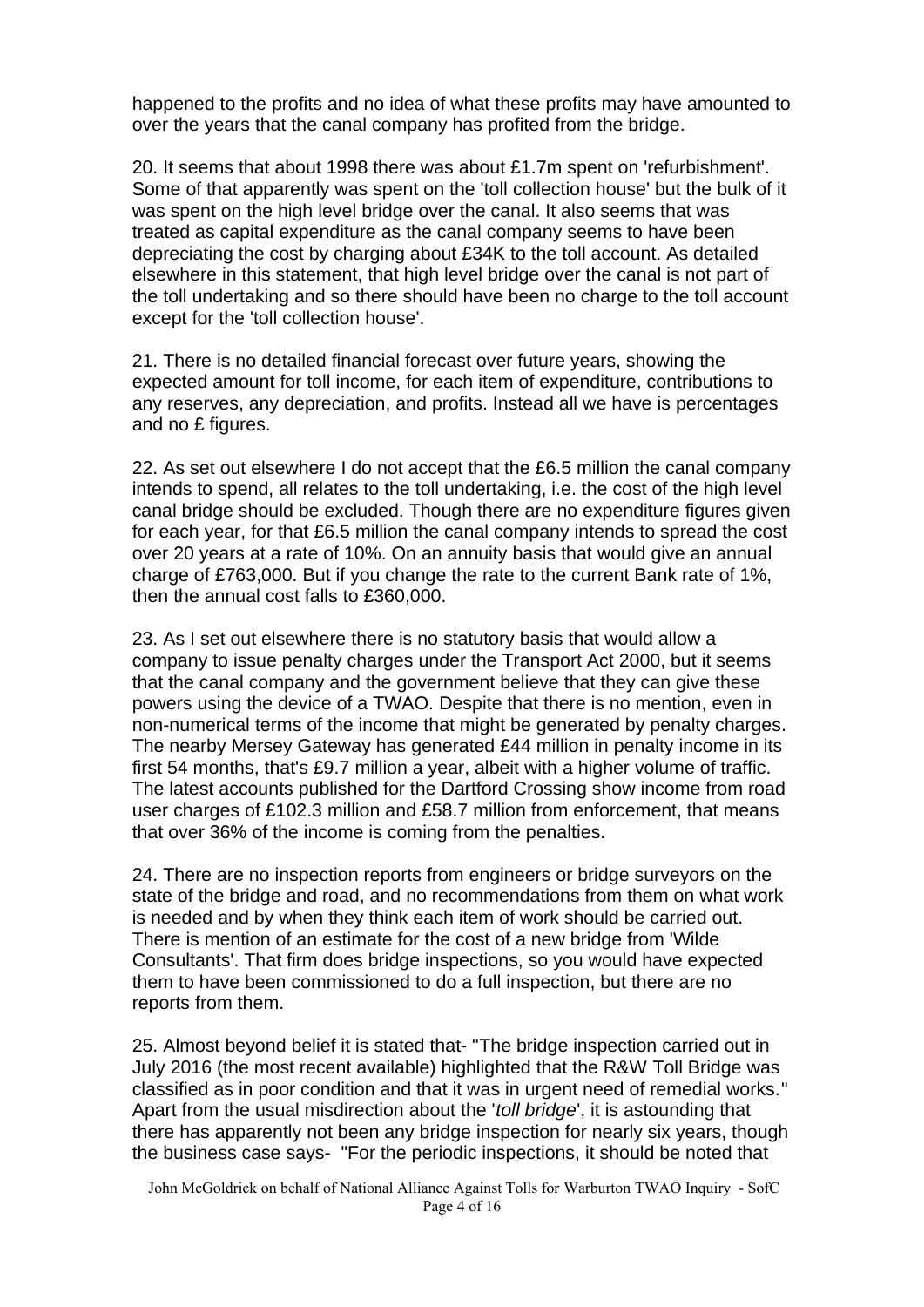there is one principal inspection anticipated every six years, with two smaller general inspections two and four years after each principal inspection."

26. This statement also begs the question of why the bridge was allowed by the canal company to get into a "*poor condition*". My understanding of how bridges are rated is that 'poor' means that the bridge may soon have to be closed. And if the work was '*urgent*' six years ago, then why did the canal company do nothing about it.

Apart from possible safety issues for bridge users, it is well known that if works are not done as suggested in an inspection report then the cost will dramatically escalate due to inflation, and because elements of the structure will deteriorate further if work is not done on a timely cost effective basis.

In any case, that 2016 inspection report should have been made available.

27. There is no full costing of the planned work, including details of any tendering that may have taken place. 'Wilde Consultants' were apparently not asked to do anything other than give an estimated cost for a new bridge. Instead the canal company have themselves estimated the cost of the work that they propose to do as £6.5m. The estimate is very broad brush and shows almost no detail of the various elements of work. In particular it is not possible to identify the cost of work on the high level bridge over the canal as nearly half the estimated cost is general (£1.6m preliminary costs, £0.7m contractor preliminary works and £0.8m fees and contingencies). The full cost of the bridge work should be identified as it is not covered by the toll.

28. I note that the cost of 'toll system installation' is given as £1.0 million, possibly more as there may be some related cost in the £3.1m of general elements. It is staggering that it is proposed that this sum be spent and then recovered from toll payers. The business case suggests that this cost would be recovered over 20 years and that 10% 'interest' would be charged. Twenty years seems like a long time for such equipment to last but even if spread over 20 years on an annuity basis that would give an annual cost of £117,000. So at a toll rate of £1 a time, it would need 117,000 journeys just to cover the cost of the toll system changes. Though it is even worse than that as the business case also says that the annual running costs of "free-flow" tolling will be about £300,000 to £350,00 a year. So the total annual cost would then be about £440,000 a year, requiring 440,000 toll paying journeys a year just to cover the cost of toll collection. At the current toll rate of twelve pence it would take over 3.6 million toll paying journeys to cover the cost of toll collection. This is crazy economics.

29. I also note that money is to spent on improving the footpaths at the expense of car users, even though it seems unlikely that many people would cross the bridge by foot.

30. There is no explanation of how the road and bridge got into a state where it is claimed that £6.5 million needs to be spent to rectify the neglect by the canal company.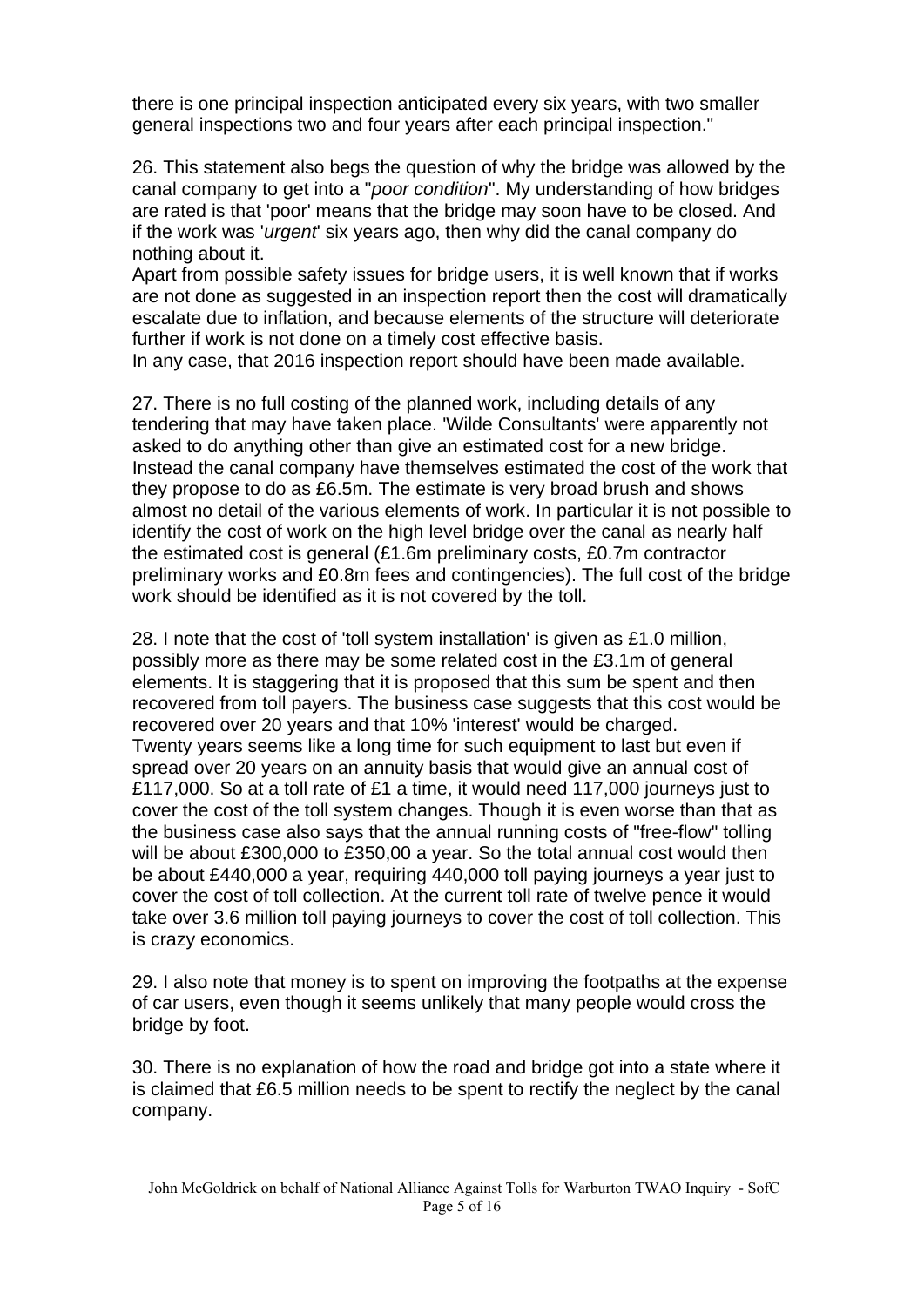31. It is stated that, "The 1863 Act authorised levying tolls by the Undertaking for passing "over, along, or upon the Bridge and Roads, or any of them, or any Part thereof respectively", with a maximum one-way toll of 12.5p (i.e. two and a half old shillings)....".

This is misleading, the 1863 Act made no mention of a toll for cars. It seems that at some time without any authority the canal company decided to toll cars on the basis that they were a "Carriage drawn or propelled by Steam or any Means other than Animal Power", the maximum toll for them was set at "two shillings and sixpence" by the 1863 Act. That is the equivalent of 12.5 pence, but it seems that they did not charge that for a long time. In 1962 the toll that they were charging cars was one shilling (= five pence). At some time between then and 2007 the toll was increased to two shillings (= 10 pence). The toll was only increased to twelve pence in 2007.

32. It is said that "20% of the toll is lost as VAT". VAT of course should be one sixth of the toll and not one fifth. VAT is only applied to private bridge tolls. It is iniquitous that drivers are not only required to pay a toll, but that the government gets a rake off. It is also clear that apart from any ideological commitment to tolling, the government also have an incentive to approve a toll increase from 12 pence to £1.00 as their related VAT income will increase over eight fold.

33. It is claimed that tolls "will not automatically be set to the maximum or increased year-on-year. Instead, the toll level will be defined having regard to the financial needs of the operation and maintenance of the R&W Toll Bridge". That is nonsense, as there is nothing to stop the canal company, or whoever they sell the undertaking to, from setting the tolls at the maximum allowed level.

34. There is also mention of "the anticipated 50% local discount" based on postcode. Apart from the dubious ethics involved in post code lotteries, there is nothing to stop the owners of the undertaking from removing any discount at any time.

35. It is also said that the new tolls "will not be implemented until the improvement works are complete..". In practice there is nothing to stop a toll undertaking from implementing new tolls as soon as they are authorised.

36. There is mention of poor air quality caused by queuing to pay the tolls. Presumably this is a justification for 'free-flow' tolls. But it demonstrates that owners of tolled undertakings do not care about people as this problem, and the associated time wasted, has been around for a very long time. It could have been removed by the toll owners coming to some arrangement with the authorities that would have seen the tolls and the queues removed. The 'free-flow' system that they want to adopt includes lots of people getting 'penalty notices' and eventually the threat of bailiffs. Mention is made of the system on the Mersey Gateway. What is not mentioned is that since that bridge opened in October 2017 there have been about 2.9 million penalty notices issued, about 100,000 people have had court recovery orders made against them, with many people having suffered harassment with property and vehicles being seized. Tolls are about making money not about people's welfare.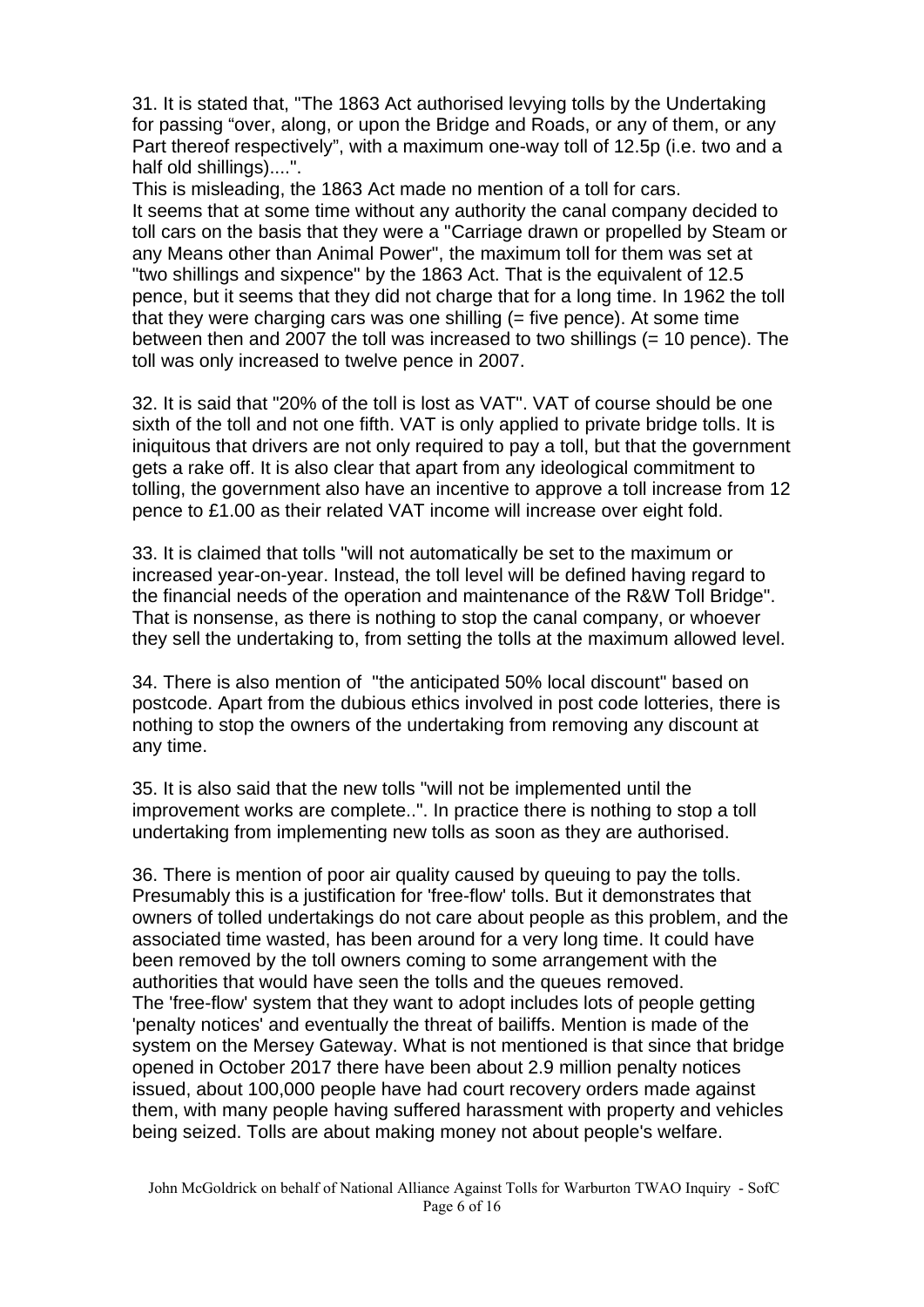# **Any tolling power does not include the high level bridge over the canal**

37. The area where a toll applied, under the Rixton and Warburton Bridge Act 1863, runs from just north of Warburton village to a junction about one mile north with the A57 'Manchester Road'. The road first crosses the site of the bridge built by the Rixton & Warburton Bridge Company around 1867 and then crosses a high level bridge built by the Manchester Ship Canal Company around 1893. What I know of the history of this is contained in a document that I prepared "The Two Warburton Bridges and the Canal Acts" which is attached to this statement of case.

38. In brief the situation is that Parliament in the Manchester Ship Canal Act 1885 authorised the canal company to take over the bridge company's assets while the canal was constructed. Though this would have closed the toll for a long time, it seems that there was no compensation payable to the bridge company.

39. In any case the canal company decided to move the river about half a mile north to straighten it and form part of the course of the new canal. There was a bridge built over the new canal at a point which meant that a large stretch of the toll road had to be diverted. Parliament, in the Manchester Ship Canal (Various Powers) Act 1890, permanently gifted the assets of the bridge company to the canal company. There was still nothing payable to the bridge company and that company kept all the liabilities.

40. The general rule with Acts authorising canals and railways is that there are clauses to protect any right of way that would be obstructed. In the case of a canal if it crossed an existing road, then the undertaking would generally be expected to provide at its own cost for the road to go under or over the canal.

41. Section 15 of the 1890 Act says "...that unless otherwise agreed the structure of every bridge and the immediate approaches thereto and all other necessary works connected therewith shall be repaired and maintained by the Company...". "The company" is defined in the preamble to the Act as referring to the Manchester Ship Canal Company. There is nothing in the 1890 Act to indicate that it was agreed the new high level bridge over the canal would be repaired and maintained other than by the canal company.

42. Based on the above, the high level bridge over the canal is the canal company's responsibility. Therefore they can not ask for a toll increase to pay for the maintenance, repair or replacement of the high level bridge.

43. The draft TWA defines what is the bridge that the toll may apply to. Clause 1 (and schedule 4) says- ""the Bridge" means the bridge known as the Rixton and Warburton Bridge authorised by the 1863 Act and the 1890 Act". That of course is not the high level bridge. Clause 1 also says "Rixton and Warburton Bridge" means the Bridge together with the bridge road and all toll booths or other toll collection facilities constructed on the said Bridge or the bridge road as shown in the plan in Schedule 7". It also defines "the Undertaking" as including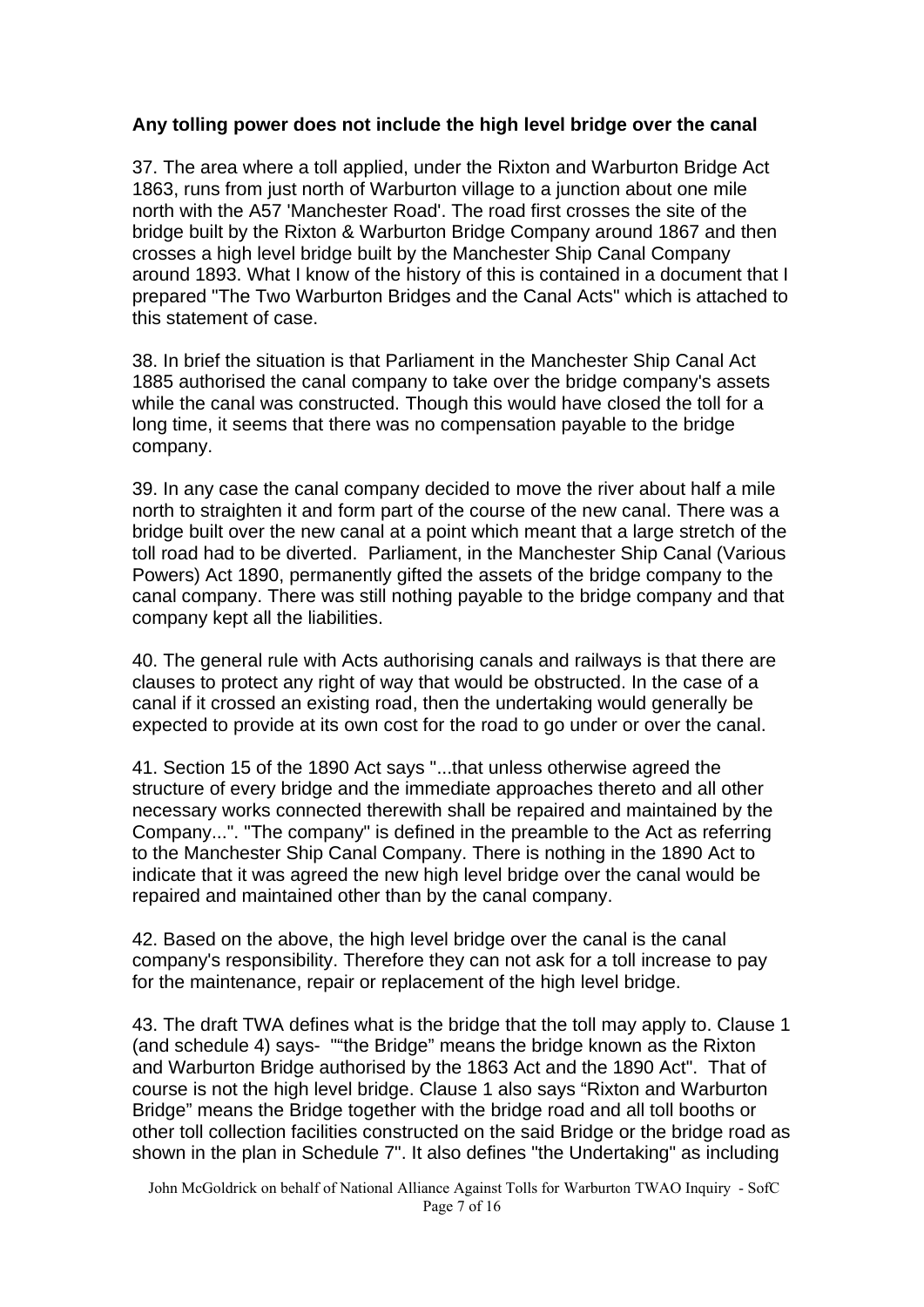everything related to "Rixton and Warburton Bridge".

44. So by a sleight of hand the TWAO makes the high level bridge over the canal the responsibility of the toll undertaking. Apart from the general question about the use of a TWAO, it is not appropriate to use the order to transfer responsibility for the high level bridge away from the canal company.

18. The business case defines the "R&W Toll Bridge" as "The bridge known as the Rixton and Warburton Bridge, authorised by the 1863 Act and the 1890 Act, together with the Bridge Road and all toll booths or other toll collection facilities constructed on the bridge or the Bridge Road."

That is misleading as it asserts that what most people think of as 'the bridge' was partly authorised by the 1863 Act, when it was not.

#### **The government have gone out of their way to help Peel avoid the normal law on toll increases**

45. 'Transport and Works Act orders: a brief guide as updated 26 November 2013' says at Q17, "We are unbiased and so are neutral when we deal with the TWA order applicant, objectors and supporters. We aim to make sure that the procedures are carried out fairly and properly."

As I set our below, it is evident to me that the government have assisted the canal company and I wonder how likely it is that objectors will be treated in a neutral and fair way

46. It had always been accepted that this toll undertaking is one of "those privately owned and local authority statutory tolled undertakings which are required to follow the procedure set out in Section 6 of the 1954 Act to revise their tolls". Those are the words used at para 2.3 of the February 2014 consultation paper on "Simplifying the process for revising tolls at local tolled crossings" and they are followed by a list which includes 'Rixton and Warburton' bridge'.

[https://assets.publishing.service.gov.uk/government/uploads/system/uploads/](https://assets.publishing.service.gov.uk/government/uploads/system/uploads/attachment_data/file/285342/simplifying-process-revising-tolls.pdf) [attachment\\_data/file/285342/simplifying-process-revising-tolls.pdf](https://assets.publishing.service.gov.uk/government/uploads/system/uploads/attachment_data/file/285342/simplifying-process-revising-tolls.pdf)

47. If a TWAO is now to be used to set toll levels, then you might have expected that the government would have given some examples of precedents so that the canal company could quote them back to the government. But there are no precedents mentioned. As far as I know this will be because there are no instances where a bridge toll level has been set by a TWAO.

48. For some years I have periodically been asking the DfT for details of any contacts they have had about changes to any tolls in England including at this bridge. My requests were addressed to the DfT, but were usually answered by the section that deals with the 1954 Act. In none of the DfT replies till the 31 October 2021 did they say that they had been contacted, though it is clear from a redacted document that the DfT were contacted on behalf of the canal company as early as 9 November 2018.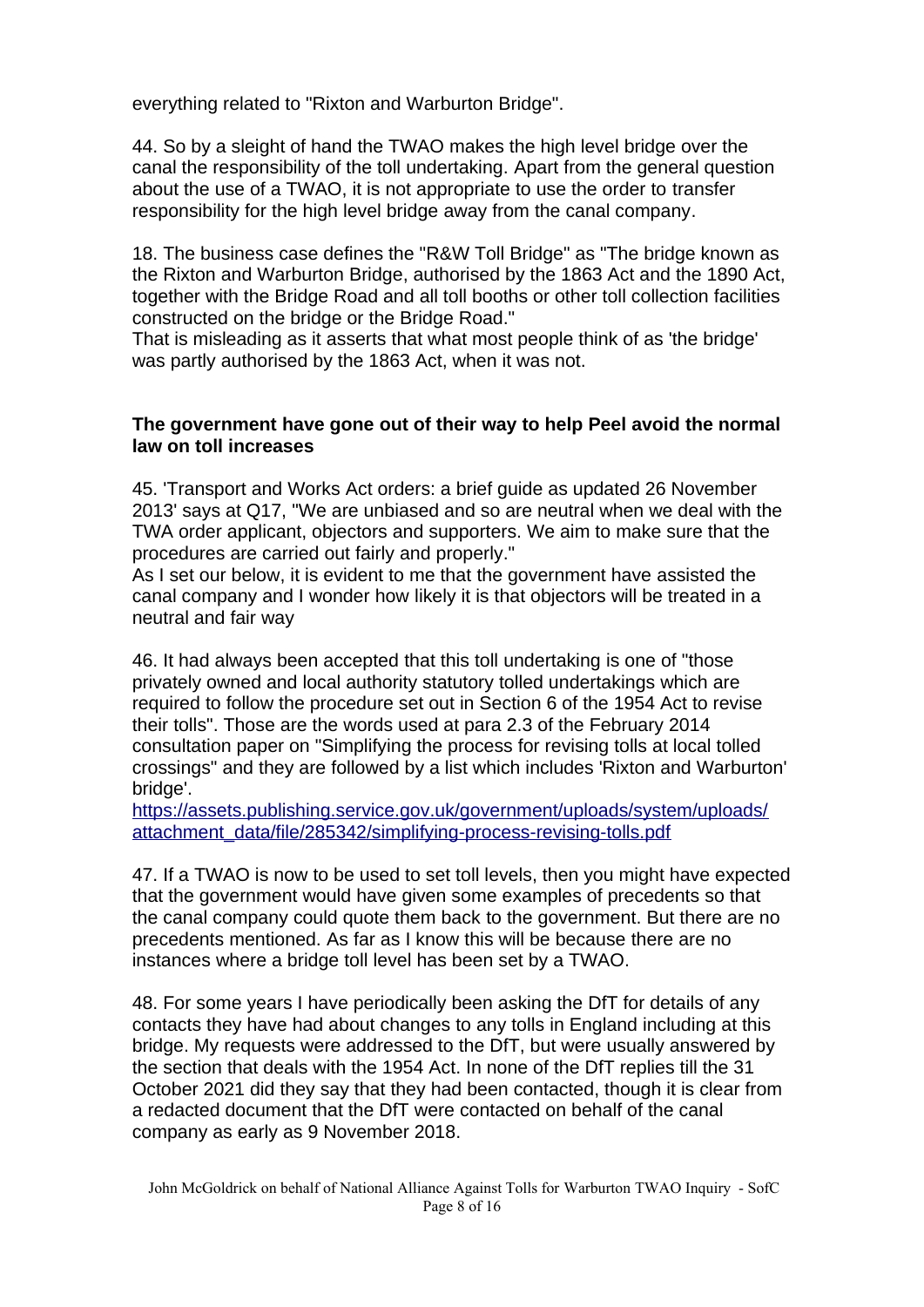49. In July of 2021 Peel announced their "Sustainable Investment Plan". Their website stated that they had been holding discussions with the Marine Management Organisation (MMO), which is part of DEFRA, for a 'Transport and Works Act Order' (TWAO). That webpage was altered some time before October 2021 to omit the reference to the MMO.

50. Using What Do They Know website, I contacted the MMO in August of 2021 for details, the full correspondence is on this link[https://www.whatdotheyknow.com/request/warburton\\_bridge\\_toll#comment-](https://www.whatdotheyknow.com/request/warburton_bridge_toll#comment-103714)[103714](https://www.whatdotheyknow.com/request/warburton_bridge_toll#comment-103714)

51. The MMO refused to supply the requested information. But they did give me a little bit of the background. It seems that Peel originally wanted to use a 'Harbour Revision Order' but that the MMO did not deal with TWAOs.

52. On the 1st October 2021 I asked the MMO to review their refusal. My review request included reference to the implication from the background that the MMO had obtained legal advice and shared at least some of it and that this advice may have contained the suggestion that the canal company try to get a TWAO as a way of avoiding the 1954 Act toll revision process.

53. The MMO acknowledged the review request but otherwise did not reply, so I complained to the ICO. That stirred the MMO into giving a reply on the 28th February, five months after the review request. The MMO still said that they thought the information should not be released partly because of the risk of Peel Ports making a claim against them. But the MMO did admit that they had shared the legal advice that they had obtained with Peel though not "*in its entirety*".

54. Even though the DfT were now dealing with Peel, the DfT were still denying that anyone was in contact with them about the Warburton bridge toll. This seems to be because the canal company were not following the normal process, and the section dealing with the FoI requests did not realise that Peel had contacted a part of the DfT that does not deal with tolls.

55. On 22 October 2021 I contacted the DfT saying that I understood from the MMO that tolling discussions on the Warburton bridge possibly involving a TWAO may have been passed to them and asking for any information on it. On the 29th I got a reply from the Transport Infrastructure Team admitting that they were having discussions with the Canal company but in effect refusing to supply any information. I replied on 2 November 2021 asking then to review their refusal.

56. To cut a long story short I did not actually see any documents till 7 February 2021 and they were heavily redacted. The DfT said in part that this was because "BDB would be likely to institute legal proceedings on the grounds of breach of confidence".

57. It seems that a government department has obtained and at least partly passed to the canal company legal advice. It seems unlikely that the proposed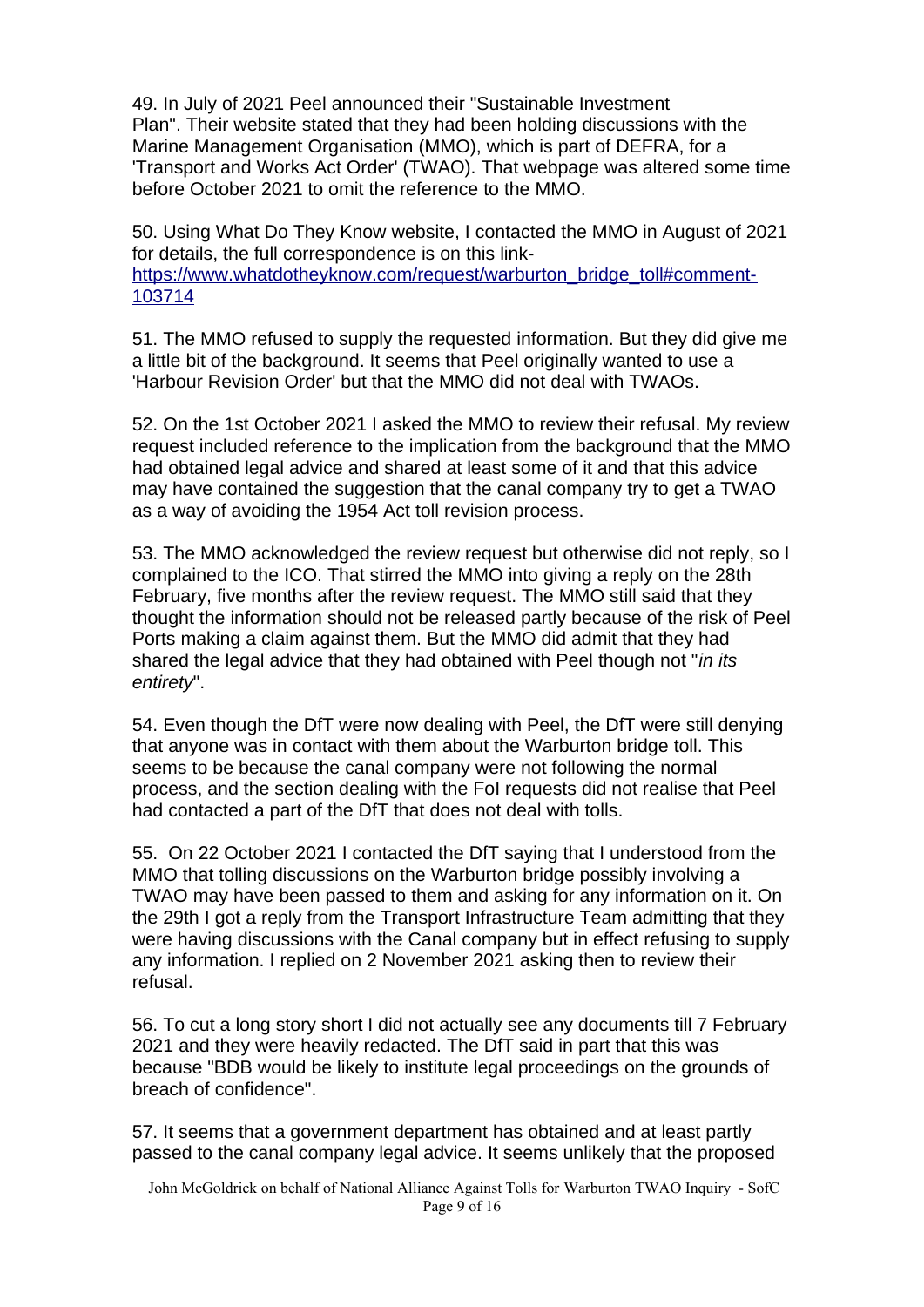TWAO would include such wide ranging and novel powers, unless they had either been suggested by the government departments or been raised with them by the canal company and they had been advised that such powers might be agreed. It is also clear that the government departments by claiming exemptions have not had to reveal their discussions with the canal company.

58. It was announced by the DfT on 15 February that there was to be an Inquiry. But there has been no programme officer appointed and there is no Inquiry library, even though we are up to the deadline for submission of statements of case. I queried with the DfT the lack of any of this and was told on the 9 March that "...there is no legal requirement for them to do so". The absence of such facilities which includes access to what others have submitted as an objection or evidence hampers objectors.

59. The insistence that any objectors must give a 'postal address' and saying in the notices that any 'personal information' may be made public may have deterred some people from objecting.

### **General points on the use of the Transport and Works Act 1992 for bridge tolls**

60. In their refusal of 29 October 2021 to supply requested information, the DfT as background said that "Schedule 1 (12) of the Transport and Works Act 1992 allows for TWA Applications involving the charging of tolls."

61. My reply of 2 November 2021 is relevant. I said-

"I do not agree that this Act applies to bridge tolls. As far as I know there has never been an application to revise bridge or road tolls using the 1992 Act. The 1992 Act does mention tolls (once) but given the Preamble to the Act, it is apparent that Parliament did not mean this Act to give the power to introduce tolls on a road that happened to cross a river. It is not plausible that if they did mean that then it was not made explicit.

"You particularly mention Schedule 1 (12) of the 1992 act. This is the only reference in the Act to "tolls". But that Schedule only applies to 'Matters within Sections 1 and 3'.

"Section 1 covers 'a railway', 'a tramway', ' a trolley vehicle system' and 'a system using a mode of guided transport......'. Section 3 is headed 'Orders as to inland waterways etc'. Neither section makes any mention of roads or bridges.

"'Inland waterways' is not defined in the Act, but according to this webpagehttps://www.gov.uk/guidance/inland-waterways-and-categorisation-ofwaters#inland-waters-and-how-they-are-categorised

"'Inland waters' includes any area of water not categorised as 'sea' - eg canals, tidal and non-tidal rivers, lakes, and some estuarial waters (an arm of sea that extends inland to meet the mouth of a river)."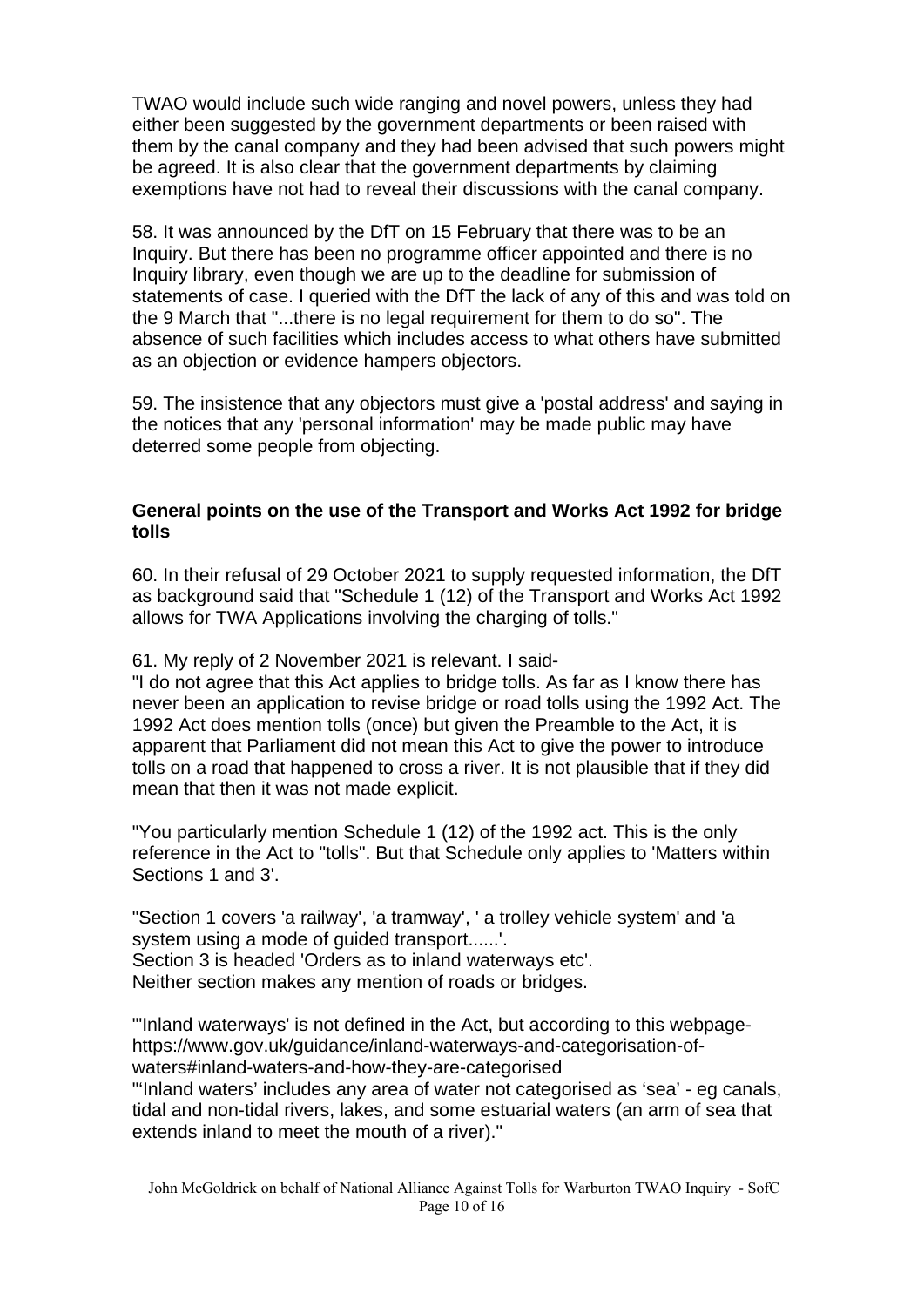"It is not plausible that using this 1992 Act a toll could be applied or revised to a road just because it happens to cross an 'inland waterway'. On that basis these provisions could be used to put a toll on any and every bridge that crossed any canal or river.

"As the DfT know, the Marine Management Organisation has revealed that it has obtained legal advice on how the Warburton tolls might be changed. It has not said what the advice was, though it seems that the MMO may have told the owners of the Warburton toll. It will be inappropriate if it is this advice obtained by the DfT that is the basis for the plan to use the 1992 Act to try and avoid the usual procedure of using the powers for bridges under Section 6(1) (d) of the Transport Charges etc (Miscellaneous Provisions) Act, 1954."

62. On the 4 November 2021 the Transport Infrastructure Team sent me a link to "Transport and Works Act orders: a brief guide" (as updated 26 November 2013).

I replied on 8 November 2021-

"That guide is of course not the law.

"I notice that the guide includes (at Q2 What types of scheme can a TWA order cover?) "TWA orders can also relate to:....certain types of works that interfere with rights of navigation in waters up to the limits of the territorial sea — these include bridges, piers, barrages, tunnels and so on.."

"There is, as the DfT must well know, no reference in the Act to bridges and tunnels except in the context of railways. It seems that at some time in the past the DfT decided to interpret and represent the law in a way that is outside what was really in the legislation."

63. Possibly to try and provide an argument for the use of a TWAO to modify the tolls, the Explanatory Order says "The Order contains provisions for MSCC, to make new byelaws in relation to the good management and use of the Rixton and Warburton Bridge in order to safeguard the navigation of the Manchester Ship Canal."

Similarly on the 'Concise Statement of Aims' the canal company says that they want to "introduce a package of measures to ensure continued safe and efficient operation of the Bridge and thereby safe navigation of the Manchester Ship Canal."

And the business case is riddled with statements such as "Without refurbishment the future secure and safe operation of the Manchester Ship Canal is put at risk."

64. This TWAO is really nothing to do with safety and nothing to do with the navigation of the canal. There are tens of thousands of bridges in the UK and they and the users of the water below the bridges manage without the need of TWAOs.

Amazingly the business case mentions a possible risk of parts of the bridge falling into the canal or that the bridge might collapse into the canal. If that was really anywhere near being a possibility, then it would suggest that the canal company has badly neglected their bridge and should not be trusted with its future. In any case, if there is a safety problem related to the high level bridge over the canal then it is the responsibility of the canal company who both built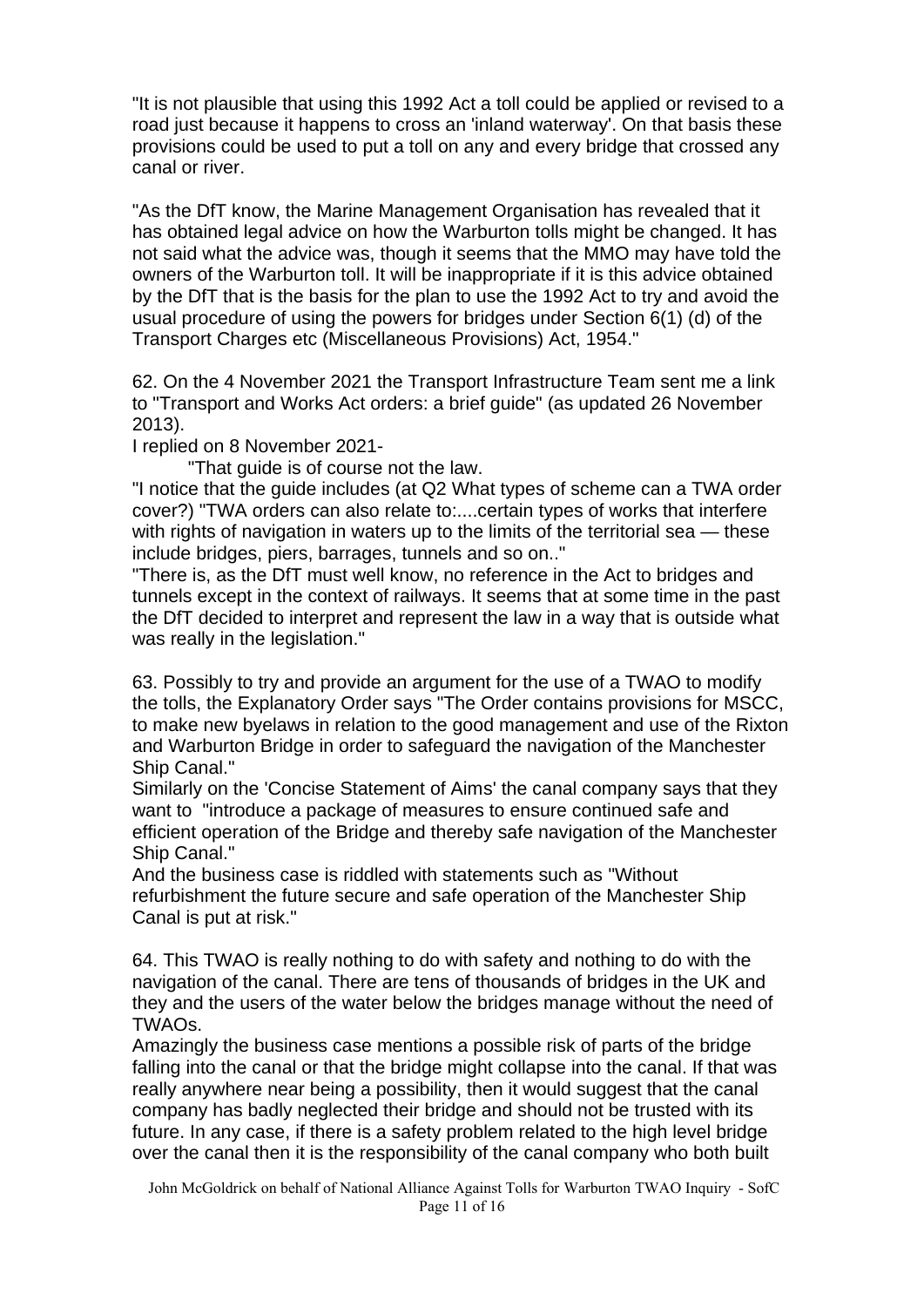that bridge and operate the canal.

65. The business case says "Tolls on private bridges may be increased pursuant to the 1954 Act. However, simply increasing the toll will not deliver the four-strand strategy, and the toll increase needs to be accompanied by a package of other measures. As such, it has been determined that statutory authorisation will be sought by means of a Transport and Works Act Order (TWAO)."

When major works are needed on other tolled bridges, that work does not usually need any authorisation and may precede or may follow a toll increase application under the 1954 Act. The other 'strands' are either not related to a toll increase or seek powers that can not be used by a company.

66. The 'History' section of the Business case tries to shore up the claim that the high level bridge over the canal is part of the toll undertaking. Though saying that the original bridge "was built at a cost of £550" does not suggest an in depth knowledge, as the original scheme cost over ten times that amount.

# **Power to make byelaws**

67. The draft order gives the canal company the power to "make and enforce byelaws". There are nearly three pages of new byelaws listed, though they do not limit the power of the canal company to make and enforce additional ones. The 'penalty for offences' section says "Any person who contravenes or fails to comply with a provision of these byelaws is liable on summary conviction to a fine not exceeding Level 3." That's up to a £1,000 fine, for not doing what the canal company says.

68. The draft order says that the new laws, whatever they are, can be enforced by anyone that the canal company chooses to appoint or authorise.

69. Making any laws is a power that is usually reserved to Parliament, or local authorities in the case of byelaws. The canal company was granted some byelaw powers in various private acts, but those powers relate to the canal and its navigation. The canal company powers do not extend to putting byelaws on the area that is covered by the toll road or any bridge.

70. The road like all other toll roads is a public highway and subject to the same laws as any other road. The enforcement of those laws, even on a toll road, is a matter for the police.

71. The explanatory memorandum that accompanies the draft order mentions the byelaws made for the Lowestoft Third Crossing, Mersey Gateway, and Silvertown Tunnel. It is misleading to cite these as precedents as all those crossings are local authority ones (Suffolk County Council, Halton Council and Transport for London).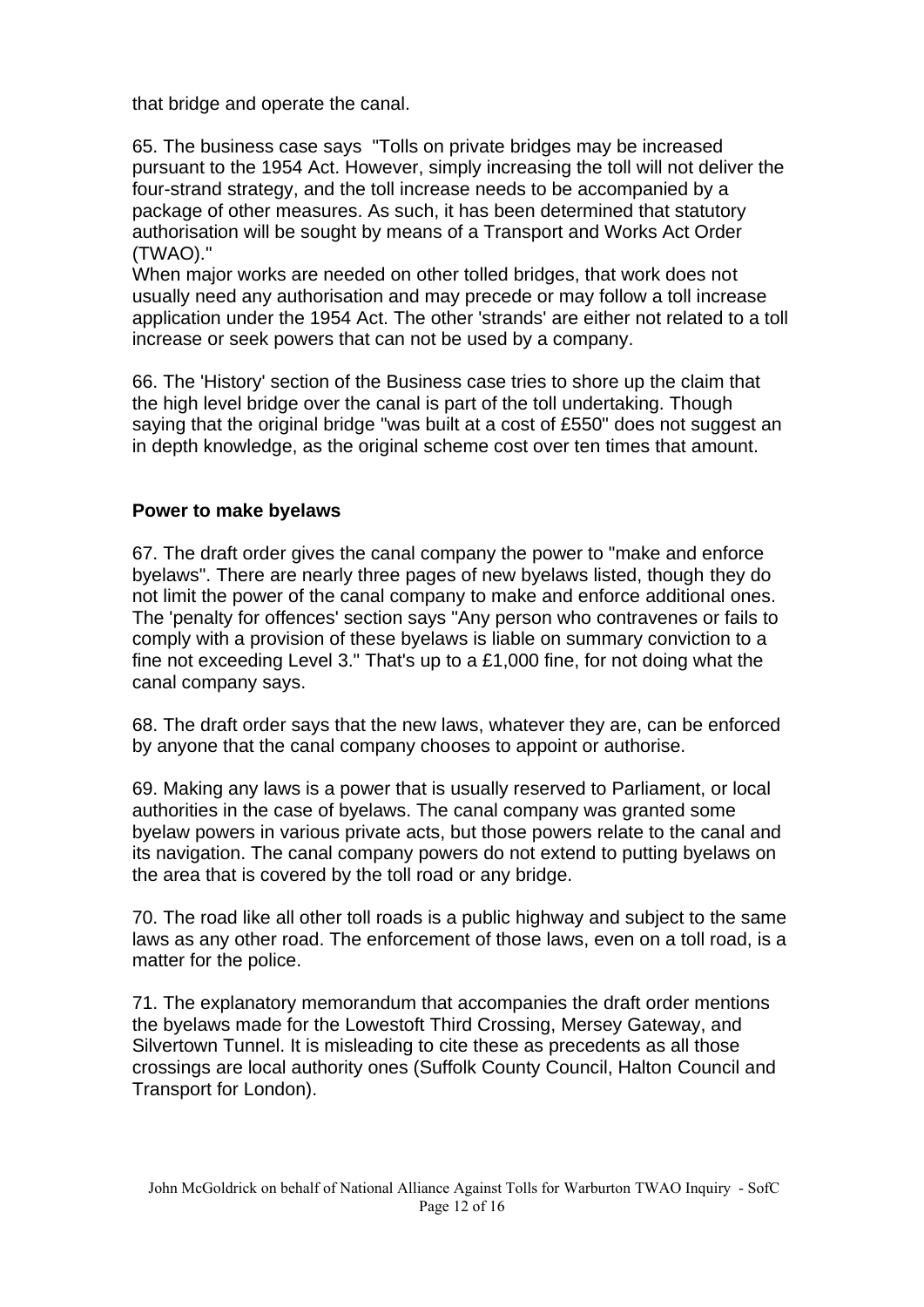72. It seems that the government intends to give the canal company, powers that a company does not usually have and should not have. That would be a gross misuse of TWA powers.

# **Transfer of the Undertaking**

73. The draft Order gives to the canal company the power to transfer the undertaking when and if it choses to 'the Company'. This is defined as being "Rixton and Warburton Bridge Company Limited". A company which has already been set up and whose current directors seem to be linked to the canal company.

74. The canal company can of course sell the new company at any time. But then there seems to be nothing to stop any toll undertaking either being sold or selling its assets without selling the entity that owned the assets. I have just been involved in just such a case in Yorkshire, where the Aldwark bridge and the toll rights were sold but the company, Aldwark Bridge Limited, was not.

75. This power taken together with the rest of the Order seems to be intended by the canal company, as assisted by the government departments, as a way of giving to a private company powers that should under no circumstances ever be given to the owners of a privately owned toll undertaking.

76. The Concise Statement of Aims says that transfer of the undertaking- "will also allow for greater transparency relating to income and expenditure associated with the Bridge, including any funds ringfenced for future maintenance or a replacement bridge and increased for the future setting of toll levels."

77. The new company will probably be subject to the usual exemptions for smaller undertakings which means that they are not audited and the information is rudimentary with no Profit and loss account. Anyone interested will be almost as in the dark as they are now.

### **Tolling, concession and financing arrangements**

78. The Explanatory Memorandum that accompanies the draft order mentions the provisions relating to the Mersey Gateway bridge. It is misleading to cite this as a precedent as that crossing comes under a local authority, Halton Council. The powers that the Council has come from the Transport Act 2000 as amended by the Local Transport Act 2008 and they do not apply to any company.

79. Section 8 (4) of the draft order says "The person by whom tolls under this Order and penalty charges imposed in connection with this Order are payable in respect of a motor vehicle is the registered keeper."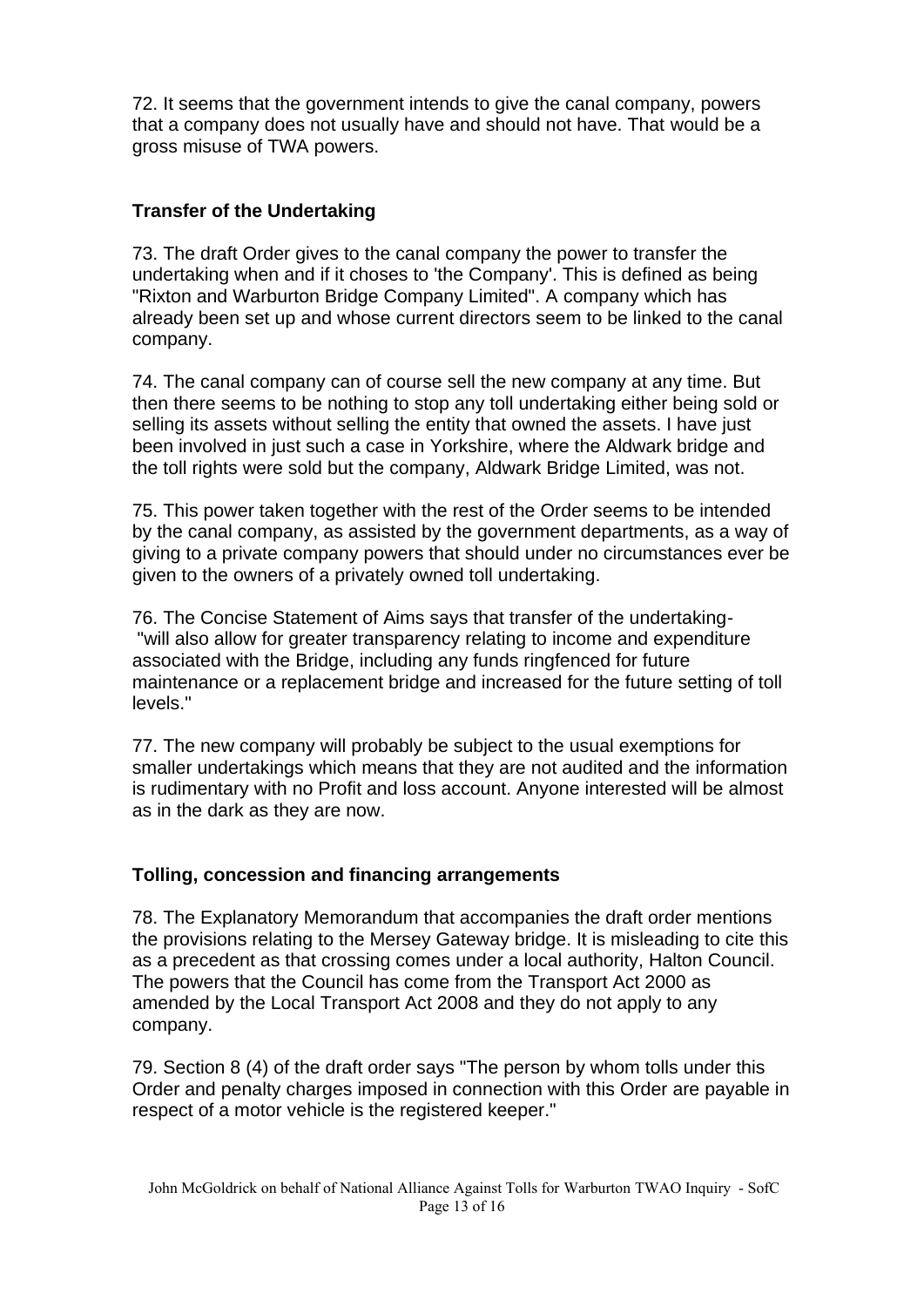80. The DVLA may only sell details of registered keepers in certain limited circumstances. The sale of those details to companies is only allowed where it is related to unauthorised parking on private land. The DVLA would be breaking the law if they sold the details to the canal company or whoever it might have sold the undertaking to. Though perhaps the idea is to use a TWAO to by-pass the intention of Parliament.

81. Section 8 (7) of the draft order says that tolls may be used for various items related to "the Rixton and Warburton Bridge". Elsewhere in the Order, that has been defined in such a way that it includes the high level bridge over the canal. That bridge should be wholly the responsibility of the canal company and it is wrong that the canal company through the use of this TWAO seeks to offload the costs of that bridge on to the users of the toll road.

82. Section 8 (7) also says that tolls would include- "providing a return on the undertaking". It is not appropriate that the amount of 'the return' is not defined. In any case the canal company paid nothing for the undertaking and it is not appropriate that they, or whoever the undertaking may be sold to, are allowed to set tolls at a level which includes a profit on money that will not have gone into the undertaking. I also note that the business case indicates that they plan to use an interest rate of 10%, though the Bank rate is currently 1% and the undertaking has virtually captive customers with, according to the business case, a very low 'price elasticity', i.e. price changes have little effect on demand.

83. Based on what the Explanatory Memorandum that accompanies the draft order says, the powers sought seem to be based in part on the Dunham Bridge (Amendment) Act 1994. That is a private act which the company obtained to vary the 1954 Act requirements as they applied to that undertaking, and to change what would be regarded as capital for the purpose of a return on it. If the canal company want similar powers then they should be using the same route- a private bill. The Dunham Act was in 1994 and postdates the Transport and Works Act 1992, so that company was aware that a TWAO was not an appropriate way of trying to change the law.

84. Section 8 (7) of the draft order would also allow the canal company to set tolls at a level that covers contributions to funds. These contributions are not cash transactions and what has happened at other privately owned toll undertakings is that in various ways these contributions have disappeared. It is not appropriate that these contributions should be allowed.

85. And if that was not bad enough, the first paragraph of section 8 (7) includes "... including but not limited to" which gives a wide scope of what might be claimed to be related to the bridge.

86. Though what the canal company is allowed to do with the tolls as per Section 8, seems not to have any immediate effect on the level of the tolls. Part 1 of Schedule 1 says that they intend to start off with a maximum toll set at £1 and to have the power to raise that once a year in line with the CPI less 1%. So the section 8 power would seem to have no effect unless the owners at some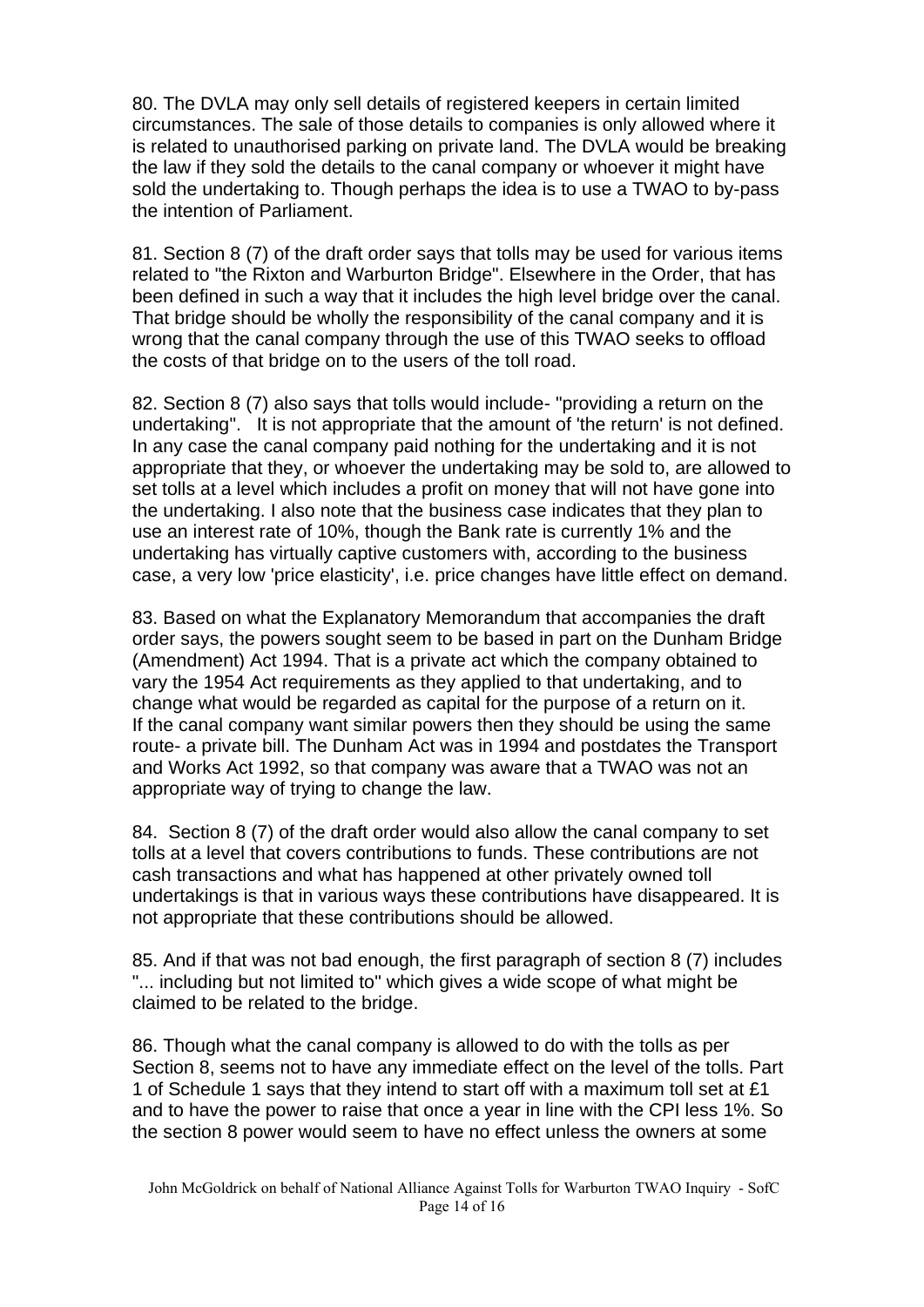time want an increase above the CPI less 1% level.

87. In any case it is unprecedented for any tolls that are supposed to be regulated under the 1954 Act to have as part of the authorised level of tolls a mechanism for future increases to the specified maximum level of the tolls. This seems to be another attempt to change the law by the back door.

88. The Concise Statement of Aims says "The toll increase is needed to fund works to the Bridge and its approach roads that are required to ensure the continued safety and use of the Manchester Ship Canal. Without the necessary funds for maintenance there is risk of closure to certain classes of traffic, or complete closure of the Bridge, as has been the case at other bridge crossings in the country."

89. It is not stated why users of the toll road should have to bear the cost of work to benefit users of the canal. It is also not stated how the bridge got into such a poor state that major works is needed. And the crossings that have had to be closed are not named. To the best of my knowledge, there is only a permanent closure to motor traffic of a crossing when an alternative has been provided.

# **Application of the 2000 Act**

90. The 2000 Act is defined in the draft order as being the Transport Act 2000. The Notes to that Act says in the Preamble "Road User Charging....The Act enables local traffic authorities outside London to introduce road user charges...". Part III of the Notes makes it absolutely clear that the powers related to road user charging and its enforcement only relate to local traffic authorities and the Secretary of State in the case of some trunks roads.

91. I also point out that even public authorities can not introduce road user charges where there is a toll already in place. Section 172 (4) of the Act "A road shall not be subject to charges under a charging scheme under this Part if tolls are charged in respect of the use of the road".

92. The draft TWAO makes specific reference to the "Regulations made pursuant to section 173 (penalty charges) of the 2000 Act". In case it is not obvious the penalty charge arrangements are for "enforcement of charging schemes", and such schemes can not be brought in other than as I have said.

93. The current regulations are 'The Road User Charging Schemes Penalty Charges Regulations 2013' with some minor changes in the 'The Road User Charging Schemes (Penalty Charges, Adjudication and Enforcement) (England) (Amendment) Regulations 2014'. Looking at the 2013 Regulations it is defined that '"penalty charge" means a "charging scheme penalty charge". You can not have a 'penalty charge' without a charging scheme.